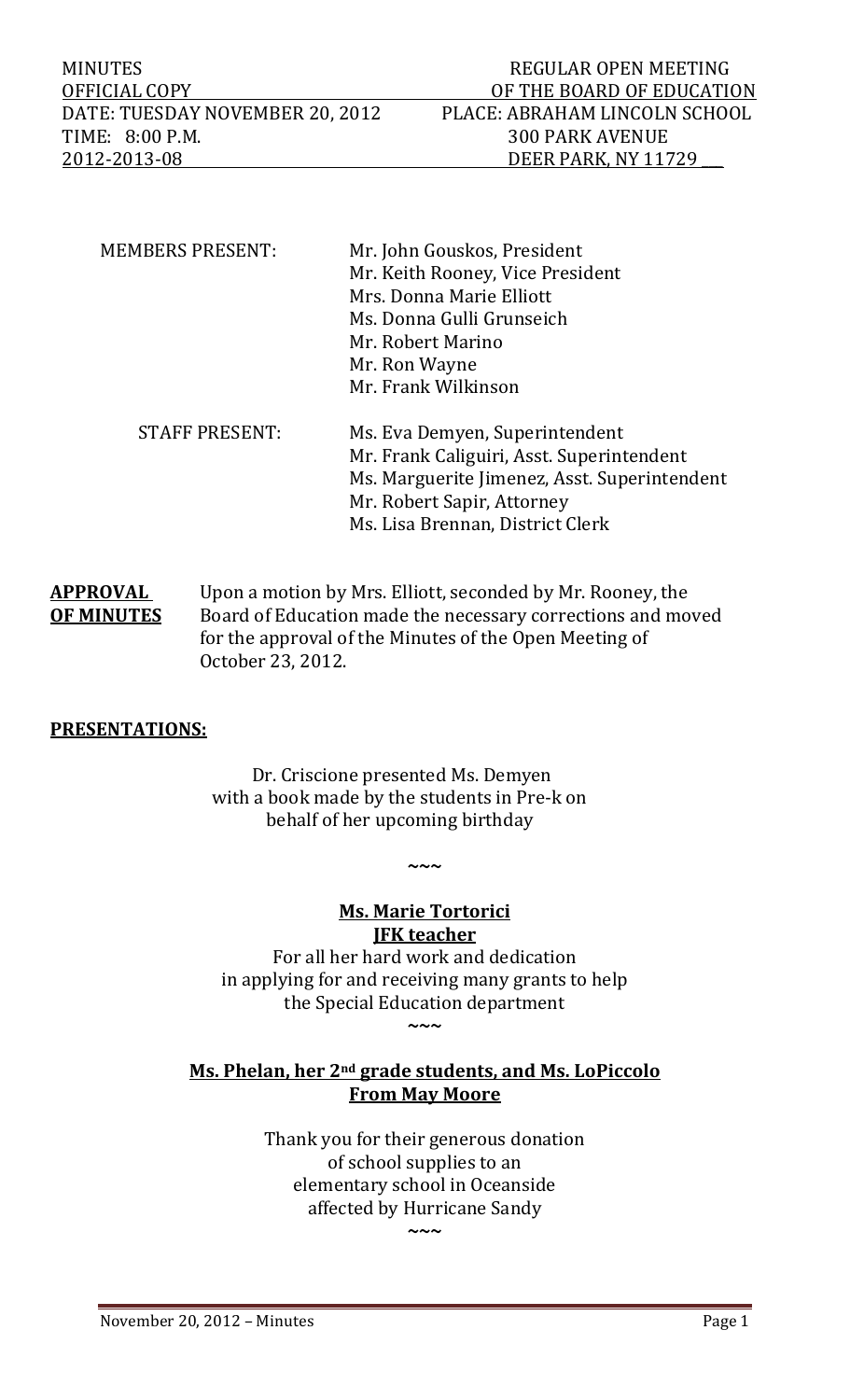# **Ms. Kim Skillen, Mr. Kirk Gostkowski Mr. John Heeg (RF), Ms. Eileen Cullinane (MM) Walter Wojnarowski Sr., Jay Denen (B&G), Sam Algarin (RF), Francis O'Donnell, Dennis Melaniff, John Andria, Andre Vitucci, Phil Cortese (Grounds), Thomas Anatra, Michael McEvoy, Walter Wojnarowski, Jr., John Bennett (Maint.)& Rory Camoin (Security)**

Thank you to our staff members for all their help and dedication during Hurricane Sandy

**~~~**

Mr. David Tellier from Nawrocki Smith, LLP discussed the district's financial reports 

**~**~~~~~~~~~~~~~~

# **NEW BUSINESS:**

# **2011‐2012 DISTRICT**  *Upon a motion by Mr. Wilkinson, seconded by Mr. Marino* **AUDIT**  *the Board of Education unanimously approved the following* **REPORT** *Resolution:*

BE IT RESOLVED, that the Board of Education accept the Independent Audit Report from Nawrocki Smith LLP for the fiscal year 2011‐2012. 

The information is available at the following locations:

Administration Bldg. Deer Park Library 1881 Deer Park Avenue 44 Lake Avenue Deer Park, NY 11729 Deer Park, NY 11729

**2013‐2014**  *Upon a motion by Mr. Rooney, seconded by Mrs. Elliott,* **BUDGET**  *the Board of Education unanimously approved the following* **CALENDAR** *Resolution:*

> BE IT RESOLVED, that the Board of Education approve the 2013-2014 Budget Calendar (attached in Minute book)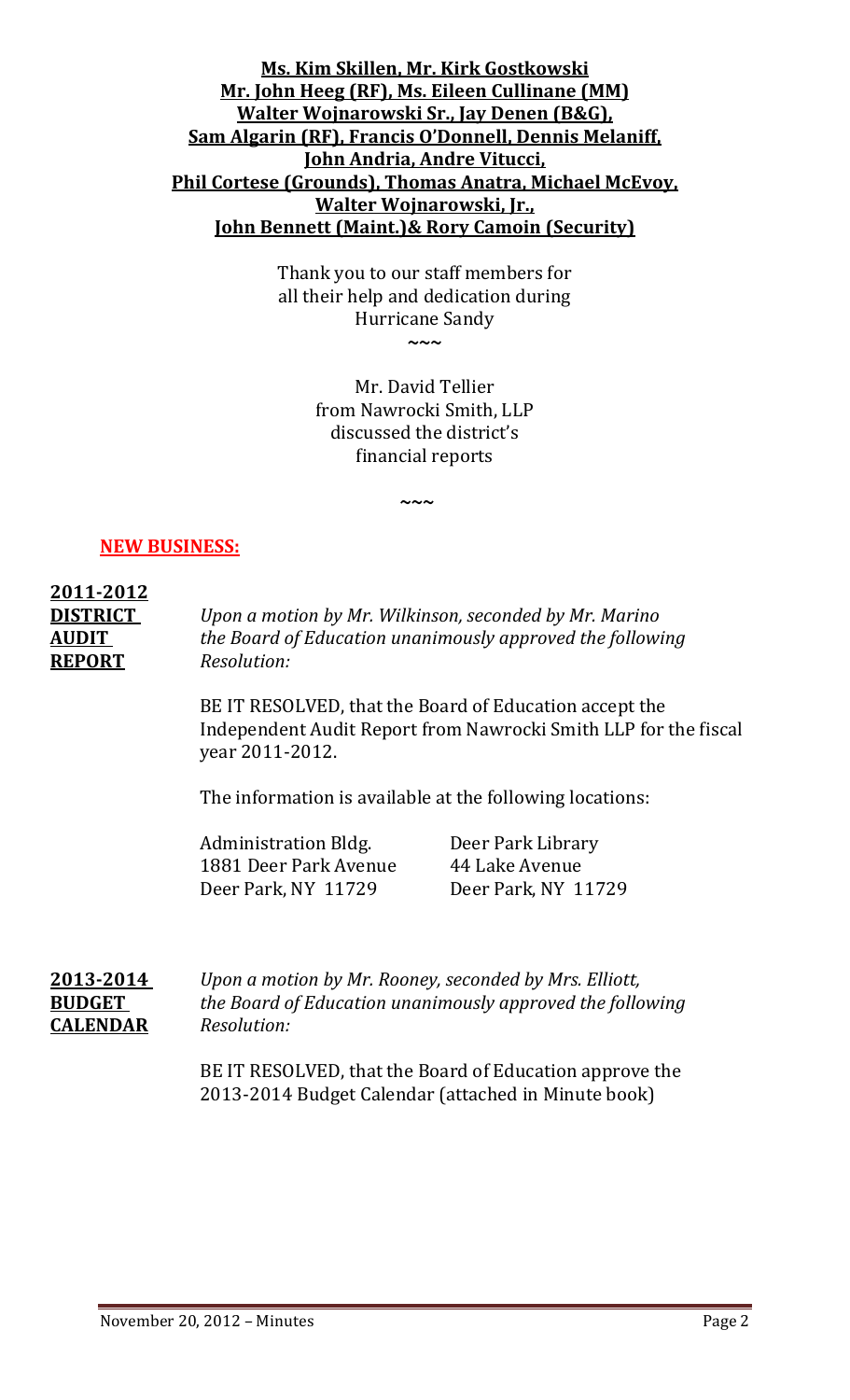# **REVISION TO** (p**reviously approved On 12/20/11)**

**2012‐2013** *Upon a motion by Mr. Wayne, seconded by Mr. Rooney,*  **SCHOOL** *the Board of Education unanimously approved* **CALENDAR** *the following resolution:*

> RESOLVED, that the Board of Education approve revisions to the 2012-2013 school district calendar. (February 19, 20 and 21, 2013 school will be in session). (attached in minute book)

# **EMERGENCY CAPITAL HURRICANE** *Resolution:* **SANDY**

**PROJECTS** *Upon a motion by Mr. Marino, seconded by Mrs. Elliott,* **DUE TO**  *the Board of Education unanimously approved the following*

> Whereas, the Deer Park Union Free School District suffered catastrophic damage to its buildings and facilities as a result of Hurricane Sandy, and

Whereas, such damage consisted of destruction to the roof, hallway and gymnasium floor at the Deer Park High School; the roof of the District Transportation Office; the roof of the District Administration Office; the Public Address/Bell Systems at the May Moore Primary School and the Robert Frost Middle School; and

Whereas, such conditions represent a material threat to the health and safety of the students and staff of the Deer Park Union Free School District; Now, therefore, be it

RESOLVED, that in accordance with all applicable laws and regulations, the Board of Education hereby declares these conditions to be an emergency and directs the Administration to take immediate action to address these problems.

| <b>SECTION 75</b>    | Upon a motion by Mr. Marino, seconded by Mrs. Elliott, the   |
|----------------------|--------------------------------------------------------------|
| <b>CHARGES</b>       | Board of Education unanimously approved the following        |
| <b>AGAINST A</b>     | resolution:                                                  |
| <b>CIVIL SERVICE</b> |                                                              |
| <b>EMPLOYEE</b>      | WHEREAS, charges have been preferred against a Civil Service |
|                      | employee of the School District; and                         |

WHEREAS, such Charges are serious; Now it is hereby

RESOLVED, that said employee is hereby suspended for a period of thirty (30) days without pay pending a disposition of the Charges, effective November 26, 2012; and it is further

RESOLVED, that Carol Hoffman, Esq. is hereby appointed to act as a Hearing Officer to make findings of fact and recommendations to the Board of Education.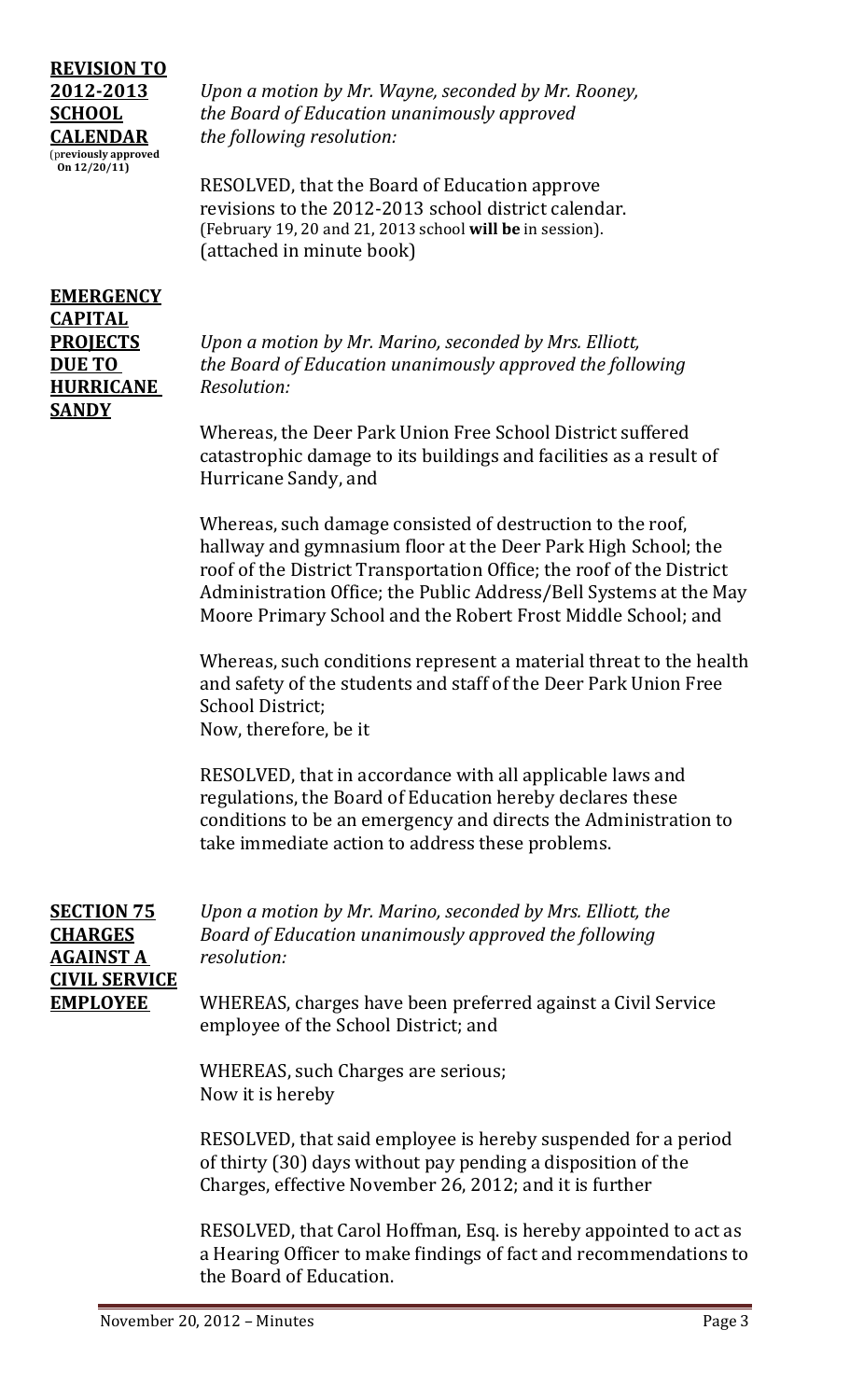**APPROVAL** *Upon a motion by Mrs. Elliott, seconded by Ms. Gulli Grunseich*  **OF**  *the Board of Education unanimously approved the following* **SCHEDULES** *schedules collectively:*

# **NON‐INSTRUCTIONAL**

### **SCHEDULE ‐‐ CS ‐‐CHANGE OF SALARY/ STATUS (Non‐Instructional)**

### **Phillip Noto**

 Transportation Position: Regular Bus Driver Salary/Step: No Change Effective Date $(s)$ : 11/14/2012 Changed from Substitute Driver to Regular Driver

#### **SCHEDULE ‐‐ NNPS ‐‐PER DIEM SUBSTITUTES (Non‐Instructional)**

#### **Lori Lefebvre**

District Wide Position: Substitute Aide Salary/Step: \$8.00/hour Effective Date $(s)$ : 11/14/2012

### **Helene Muenkel**

District Wide Position: Substitute Teacher Aide Salary/Step: \$8/hour Effective Date $(s)$ :  $10/31/2012$ This appointment is in addition to her present position as a substitute clerical. 

### **Maryanna Palumbo‐Diaz**

District Wide Position: Substitute Teacher Aide Salary/Step: \$8/hour Effective Date $(s)$ :  $10/31/2012$ 

### **Darlene Piazza**

District Wide Position: Substitute Aide Salary/Step: \$8.00/hour Effective Date(s):  $11/14/2012$ 

### **Lucy Pichardo**

District Wide Position: Substitute Teacher Aide Salary/Step: \$8/hour Effective Date $(s)$ :  $10/31/2012$ 

### **Debra Randazzo**

District Wide Position: Substitute Aide Salary/Step: \$8.00/hour Effective Date $(s)$ : 11/14/2012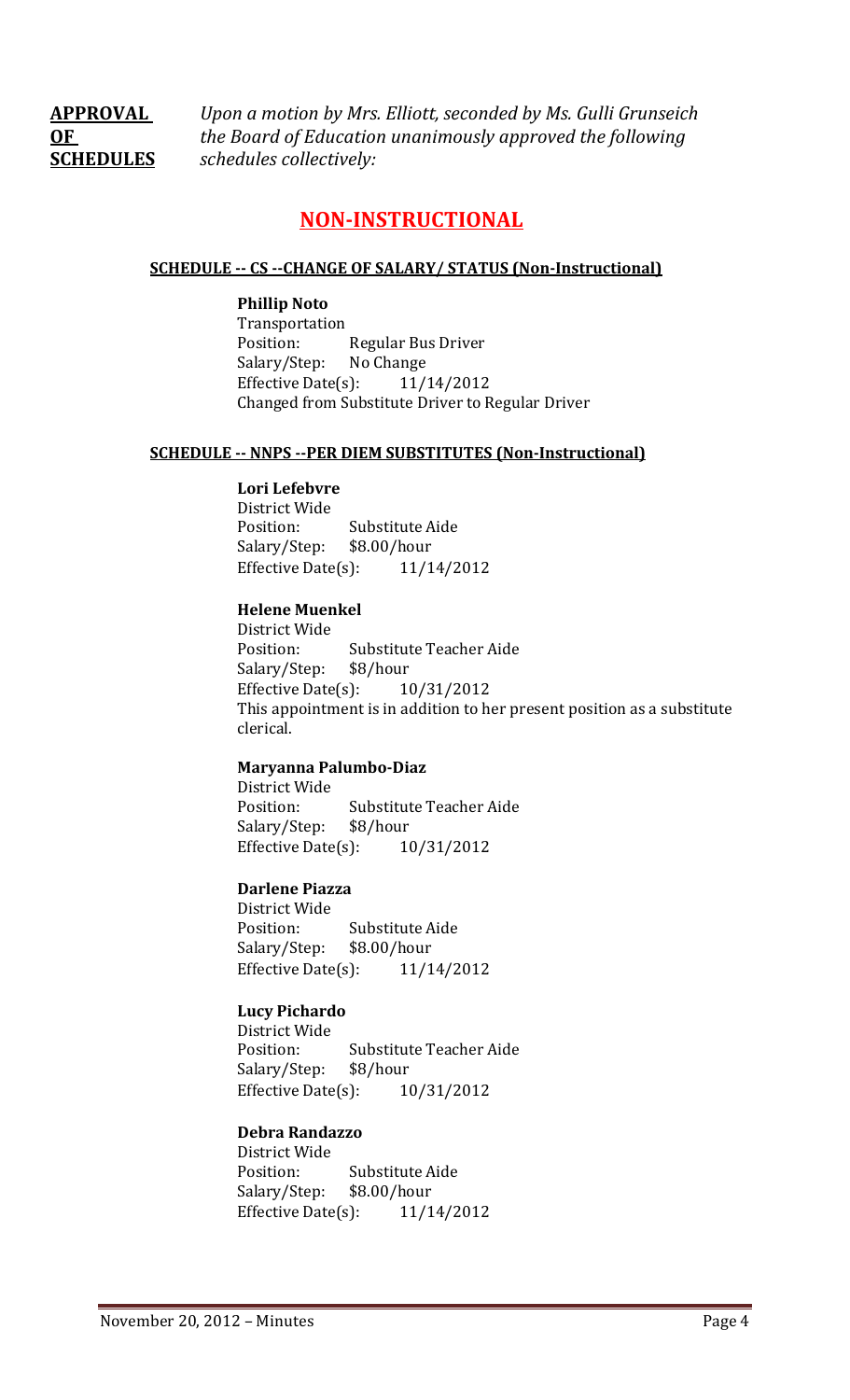### **Roselynn Reffi**

District Wide Position: Substitute Teacher Aide Salary/Step: \$8/hour Effective Date $(s)$ :  $10/31/2012$ This substitute aide appointment is in addition to her position as a bus aide. 

### **Marion Romani**

District Wide Position: Substitute Teacher Aide Salary/Step: \$8/hour Effective Date $(s)$ :  $10/31/2012$ 

### **Janel Sanchez**

District Wide Position: Substitute Aide Salary/Step: \$8.00/hour Effective Date $(s)$ : 11/14/2012

### **SCHEDULE ‐‐ OO ‐‐RESIGNATIONS / RETIREMENTS / REMOVALS / TERMINATIONS (Non‐Instructional)**

### **Stanley Allen**

 Transportation Position: Bus Aide Salary/Step: Effective Date $(s)$ :  $10/22/2012$ Resignation. No outstanding obligation to the district.

### **Jay Dennis**

 Transportation Position: Bus Driver Salary/Step: Effective Date(s):  $9/19/2012$ Resignation. No outstanding obligation to the district.

### **Nicholas Lombardo**

District Wide Position: Groundsman Salary/Step: Effective Date $(s)$ :  $10/24/2012$ Termination. No outstanding obligation to the district.

### **SCHEDULE ‐‐ QQ ‐‐LEAVES OF ABSENCE (Non‐Instructional)**

### **Shindira Kennedy**

John F Kennedy Intermediate School Position: Clerk Typist Salary/Step: Effective Date(s):  $11/8/2012 - 11/21/2012$ Paid Leave of Absence

# **Robin Ruiz**

John Quincy Adams School Position: Non-Instructional Aide Salary/Step: Effective Date(s):  $11/3/2012 - 11/29/2012$ Extension of unpaid Medical Leave of Absence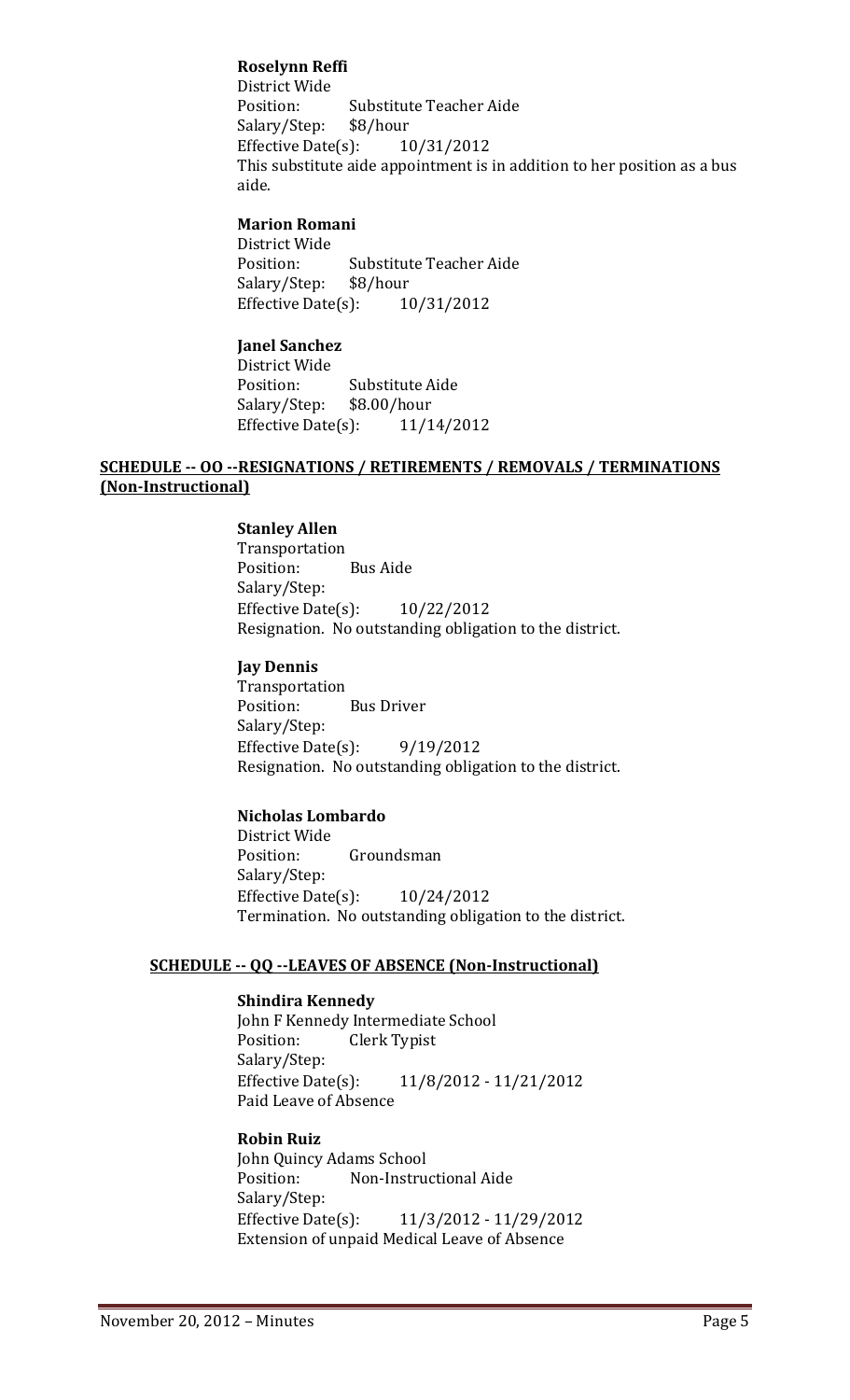**Lauren von Ende** District Office Position: Purchasing Agent Salary/Step: Effective Date(s):  $9/20/2012 - 10/19/2012$ CHANGE of dates for LOA. All Paid

# **INSTRUCTIONAL**

### **SCHEDULE ‐‐ CSS ‐‐CHANGE OF STATUS / SALARY (Instructional)**

### **Alexandra Coutrier**

May Moore School Position: Probationary Teaching Assistant Salary/Step: \$25,510 Effective Date(s):  $11/13/2012 - 10/19/2015$ Reinstate as Teaching Assistant. Salary prorated at \$19,515. CHANGE OF PROBATIONARY PERIOD TO 9/1/12-10/19/15

### **SCHEDULE ‐‐ NPS ‐‐PER DIEM SUBSTITUTES (Instructional)**

### **Bernard Jones**

District Wide Position: Per-Diem Substitute Teacher Salary/Step: \$100/day Effective Date $(s)$ : 11/7/2012 Music certified

### **SCHEDULE ‐‐ P ‐‐TENURE APPOINTMENTS (Instructional)**

### **Alexis Ghiraldi**

John F Kennedy Intermediate School Position: Elementary Teacher Salary/Step: Effective Date(s):  $9/1/2009 - 11/30/2012$ Tenure date: December 1, 2012

### **SCHEDULE** -- **O** --LEAVES OF ABSENCE (Instructional)

### **Drusilla Bond**

Deer Park High School Position: Teaching Assistant Salary/Step: Effective Date(s):  $10/13/2012 - 10/31/2012$ Extension of unpaid medical LOA (FMLA)

### **Cassandra Lynch**

Robert Frost Middle School Position: Math Teacher Salary/Step: Effective Date(s):  $10/20/2012 - 11/23/2012$ Changed to PAID Remainder of FMLA

### **Kristen Noblett**

John Quincy Adams School Position: Elementary Teacher Salary/Step: Effective Date(s): 11/24/2012 - 12/21/2012 Paid extension of Maternity Sick LOA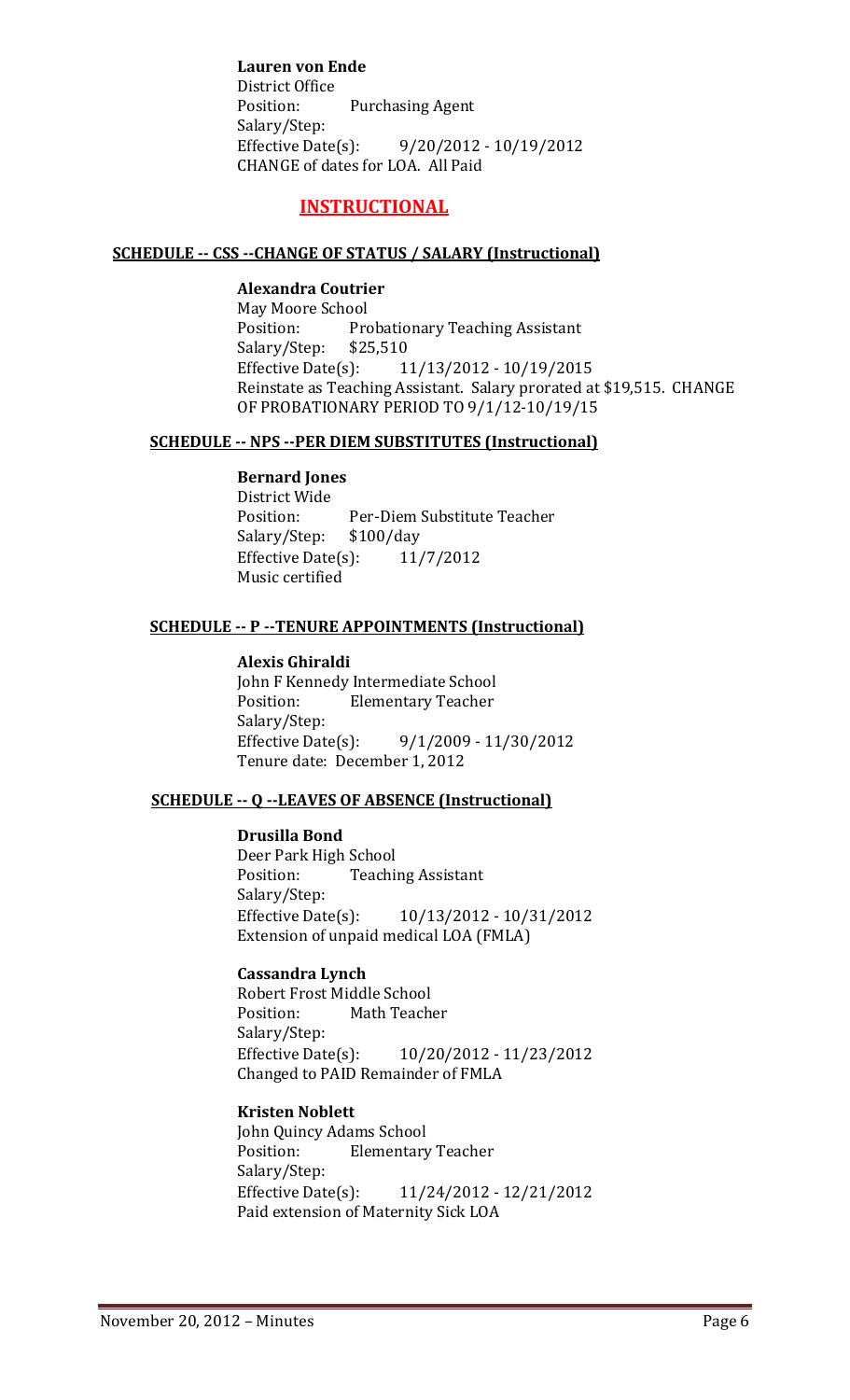**Suzanne Pawluk**

May Moore School Position: Psychologist Salary/Step: Effective Date(s):  $11/3/2012 - 12/17/2012$ Extension of Paid Maternity Sick Leave (FMLA)

### **SCHEDULE ‐‐ TTPA ‐‐TEMPORARY ASSIGNMENT (Instructional)**

### **Marie Betzold**

John Quincy Adams School Position: Teaching Assistant for After School Social Skills Salary/Step: \$16/hour Effective Date(s):  $9/1/2012 - 6/30/2013$ 

# **SCHEDULE 12/BP‐733 – SCHEDULES OF BILLS PAYABLE**

| Daily Check Register | 10/22/2012 | \$9,897.06     |
|----------------------|------------|----------------|
|                      |            |                |
| Daily Check Register | 10/23/2012 | \$4,440.51     |
|                      |            |                |
| #4                   | 10/31/2012 | \$1,919,767.20 |
| #14                  | 10/31/2012 | \$58,754.13    |
| #5                   | 11/6/2012  | \$3,912.83     |
| #8                   | 11/6/2012  | \$2,841.08     |
| #17                  | 11/6/2012  | \$1,421,233.86 |
|                      |            |                |
| Daily Check Register | 11/7/2012  | \$4,157.82     |
|                      |            |                |
| Daily Check Register | 11/7/2012  | \$9,655.86     |
| #6                   | 11/20/2012 | \$806.00       |
| #9                   | 11/20/2012 | \$16,186.20    |
| #19                  | 11/20/2012 | \$939,878.71   |
|                      |            |                |

# **SCHEDULE 12‐E‐ 356 ‐ EXPLANATION OF BUDGETARY FUNDS** #T9

# **SCHEDULES 12‐F‐213 – CONTRACT REPORT**

# **SCHEDULE 11‐H‐12 – HOME TEACHING (Regular & Special)**

# **SCHEDULE 11‐S‐12 – SPECIAL TRANSPORTATION (Confidential**)

# **SCHEDULE 12‐SE‐11 – COMMITTEE RECOMMENDATIONS (confidential)**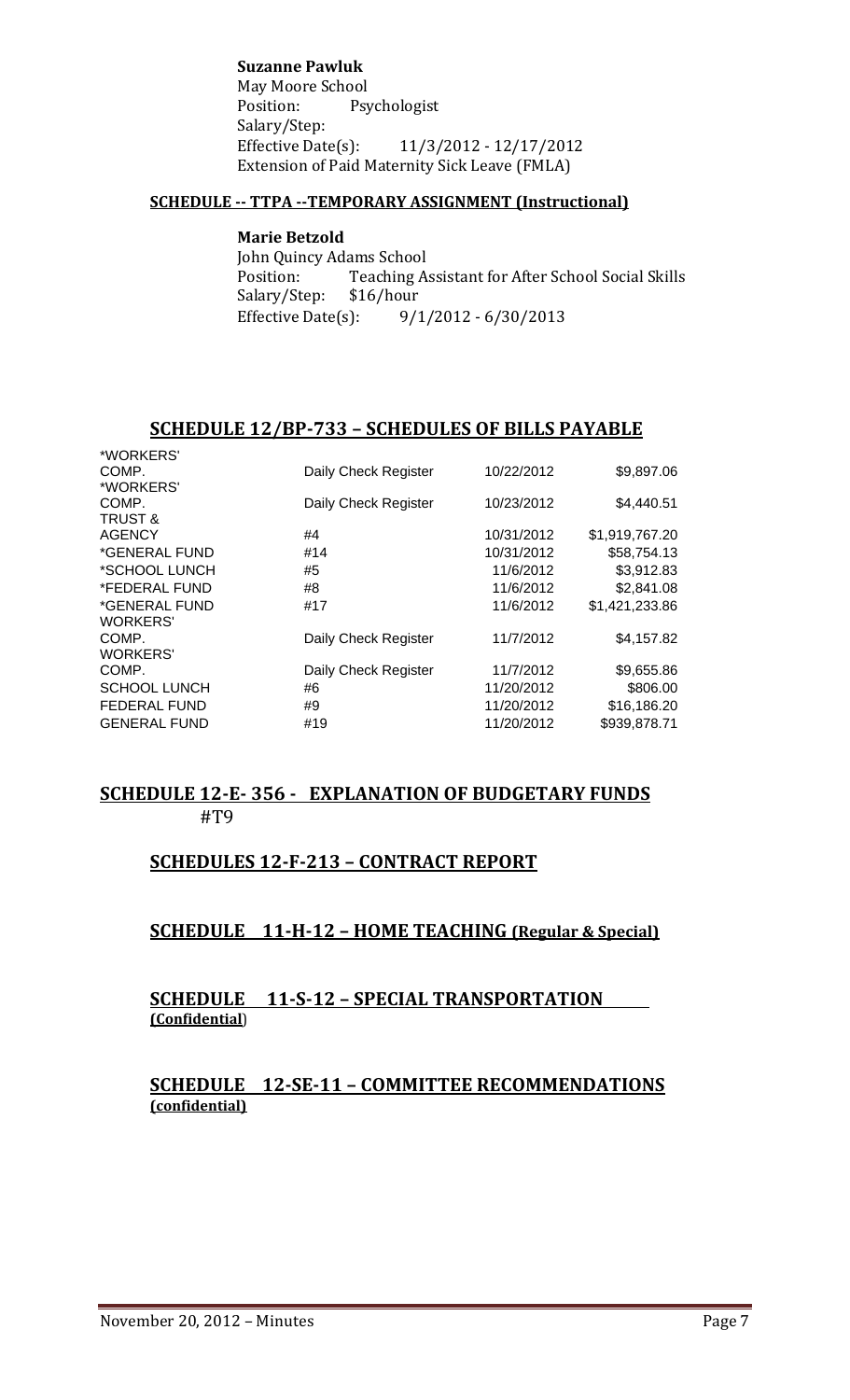**RECEIPT**  *Upon a motion by Mr. Rooney, seconded by Mr. Wayne,* **OF**  *the Board of Education unanimously approved the following* **SCHEDULES** *receipt of schedules collectively:*

### **SCHEDULE 12‐A‐403 – TREASURER'S REPORT**

| Statement of Revenues - | General Fund -<br>Federal Fund -<br>School Lunch Fund - | Oct<br>Oct<br>Oct |
|-------------------------|---------------------------------------------------------|-------------------|
| Treasurer's Report      | Oct                                                     |                   |
| Cash Flow -             | Oct                                                     |                   |
| Claims Audit Report -   | October 1, 2012 - October 31,<br>2012                   |                   |

# **SCHEDULE 12‐B‐733 ‐ APPROPRIATION BUDGET STATUS REPORT**

Workers' Comp. & Unemployment Federal Fund Capital Projects Trust & Agency Private Purpose Trust Flexible Benefits

| <b>Appropriation Budget Status Report</b> | General Fund -<br>Capital Fund (Regular/Bond) - | Oct<br>Oct |
|-------------------------------------------|-------------------------------------------------|------------|
|                                           | Federal Fund -<br>School Lunch Fund -           | Oct<br>Oct |
| Extra-Classroom Activities Funds          | High School -<br>Robert Frost -                 | Oct<br>Oct |
| <b>Trial Balance</b><br>(Oct)             | General Fund<br>School Lunch                    |            |

# **DISCUSSION**

- $\triangleright$  Approved Field Trip Music in the Parks, June 8, 2013 (Dr. Dailey) Approved Field Trip – Washington D.C., Dec. 1-3, 2012 (Ms. Deacon)
- $\triangleright$  Approved revision to Co-Curricular List (last revised 10/9/12)

# **PUBLIC BE HEARD**

- $\triangleright$  Bruce Sander Lincoln school has such a warm atmosphere Ten DP teachers were displaced from the storm Catapult team came in  $2<sup>nd</sup>$  place this year
- $\triangleright$  Elizabeth Punger Fieldtrip cancellations